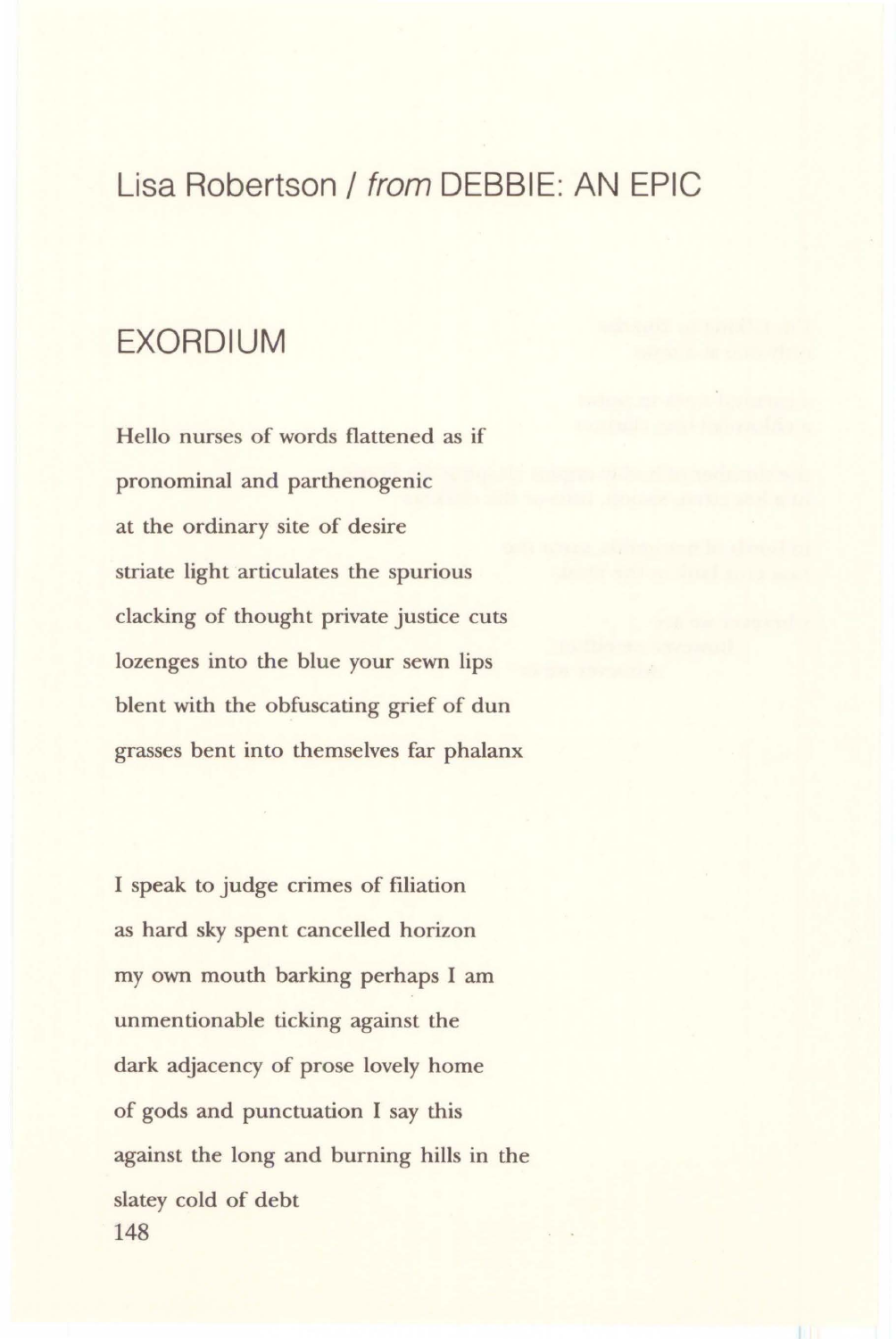Dark artemis's division unpracticed splits into the staccato glamour of february trickles lurex through the arbitrary and distant apple tree  $a$  girl's hard russet lace  $-$  it is the dreamt world it is the buckled marsh hawked rhythmic

I see girls who as if armed and in formation one figure seated and one other standing — or two seated love approaching- flaunt the pliant display of tenderness

others folding clothes one slight ly bent to place her folded garment her companion turning around ribboned thigh to watch her bend compel you to enter those rooms

another will want to dream just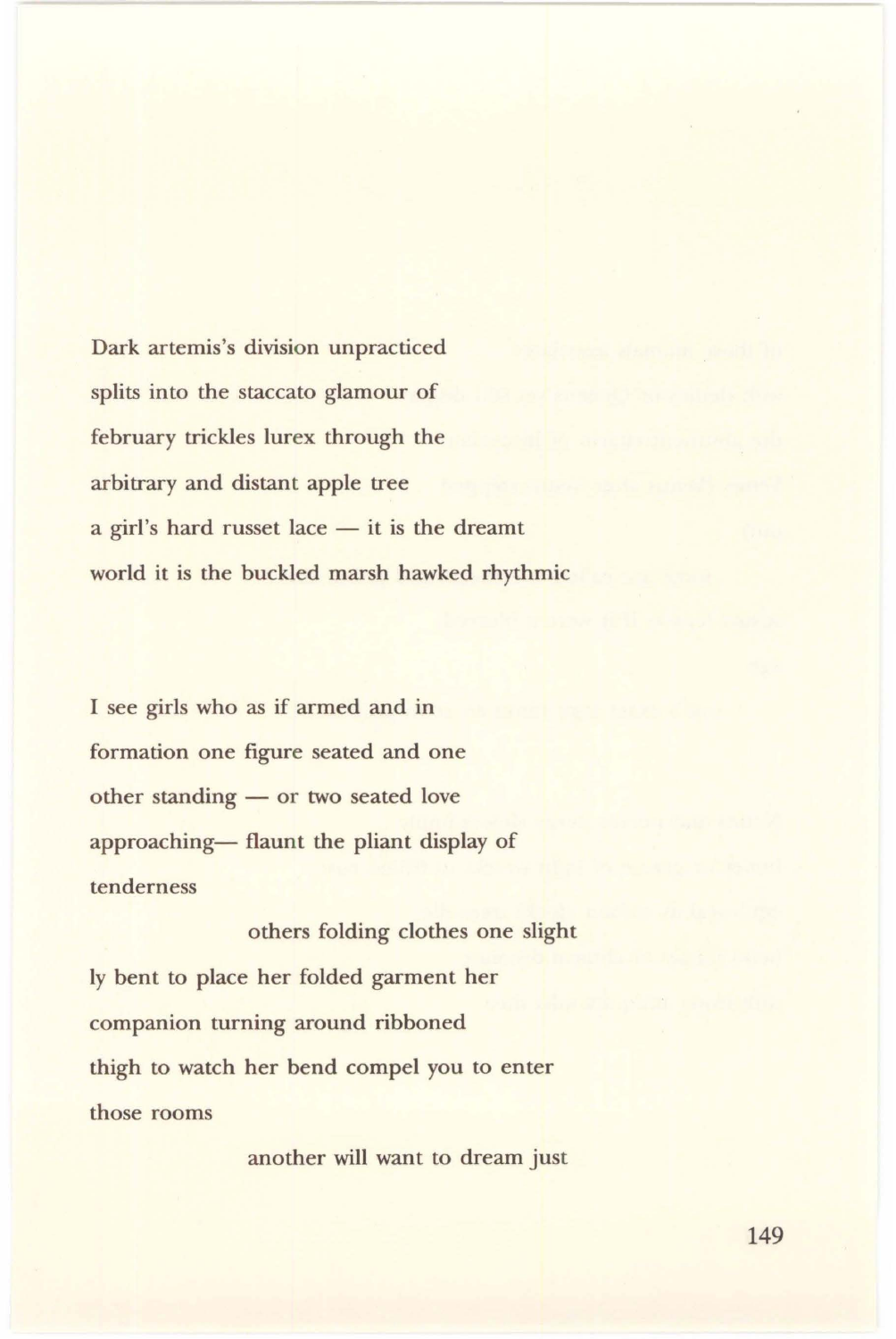of those animals associated with deities or Queens yet still display the abstinent charm of insouciant Venus (Venus after Venus stepped out)

some are called sweetheart and polish the sexual lens as if it were a blurred age

one's exact rage ranks an acrid point

Nouns and nerves decay sluices imply honey or grease of light wrecks to frilled rust equivocal as certain clocks trees die hello nurses of clinical distance with irony antiquity salts thee